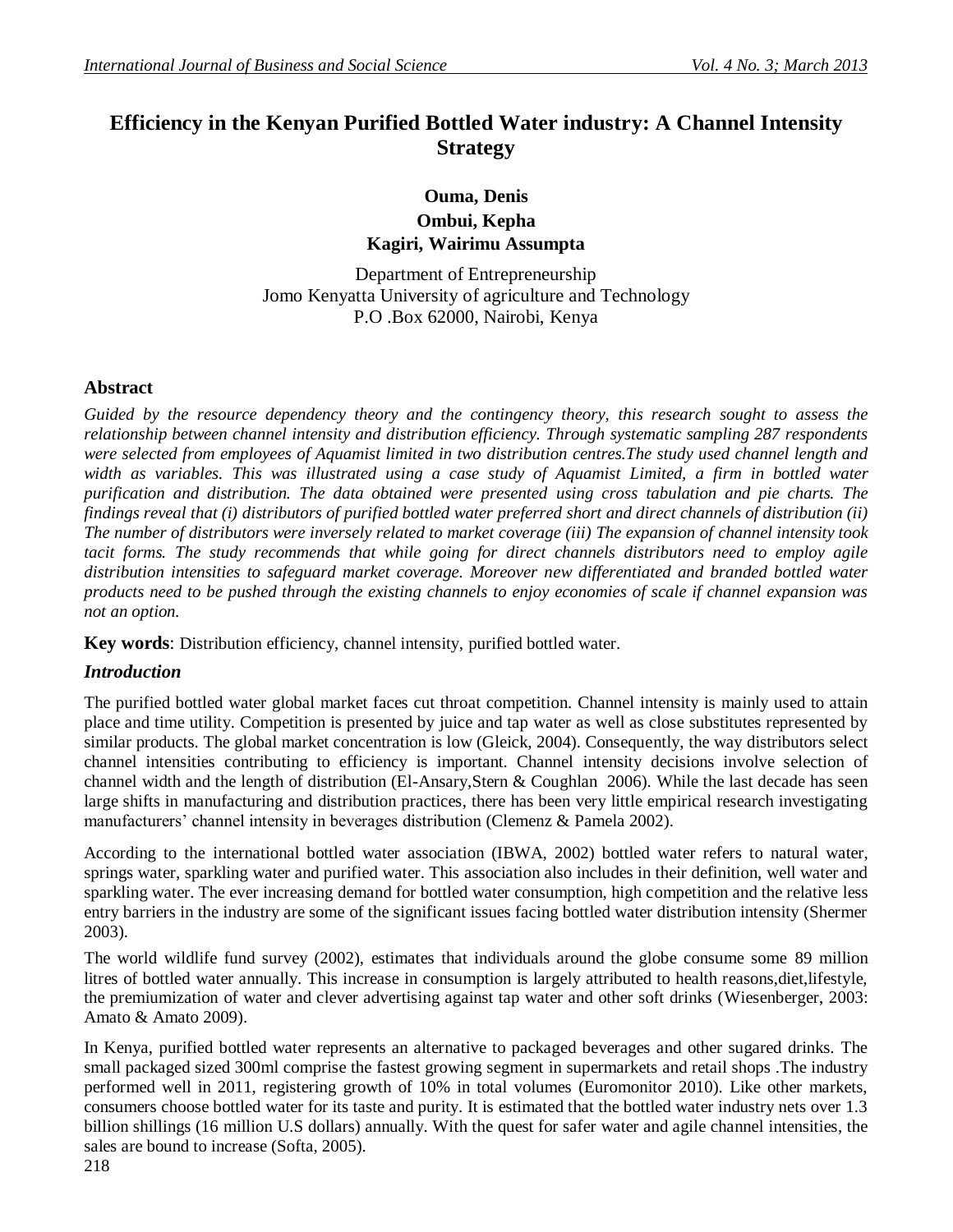The selection of channels includes choosing distributors, agents, retailers, franchisees, distribution and a sales force (Yadav & Varadarajan, 2005).This also involves decisions about market coverage, vertical systems or multichannel networks, strategic alliances and sales force management (Chen, Pulraj & Lado 2008). Other decisions include stock levels decisions, minimum order quantities, delivery methods, delivery frequency and warehouse locations. According to Cho et al (2007) all this decisions must be made in context of the intensity adopted. Channel intensity defines how a business is likely to move products efficiently from the point of creation to points of consumption.

Unlike the beer distribution industry, the bottled water companies have been considered laggards in logistics management exposing their economic activities to many risks (International Bottled Water Association 2004).Although this is the case, a distribution revolution is sweeping the global bottled water industry. This wave is likely to enable bottled water producers and distributors to diversify their approaches to distribute their products profitably (Awan,Rouf & Leigh 2009).

#### **Statement of the problem**

For the Kenyan case, although the industry has room for new entrants, existing challenges include water quality and channel cannibalism with channel intensity increase. The increased urbanization and changes in ways of life explains the boom in city sales. In cities such as Nairobi, Mombasa, Kisumu and Nakuru tap water systems and sewages systems that are not regularly maintained have made tap water lose its trust due to poor hygiene. Furthermore, this is worsened by unplanned construction responding to the high demand for housing and urbanization. Revelations by Euromonitor show the Kenyan bottled water distribution cost to total cost of a bottle to have increased by 3.2% in 2010 as the sales increased by 2% due to institutional based growth in demand for bottled drinking water. By 2015, the distribution cost is forecasted to reach 4.2% as distribution hits COMESA market due to distribution complexities of large markets-Purified bottled water is regionally distributed around radii of 50-80 kilometres.In this case, distribution intensity decision of bottled water producers becomes important in managing the distance and associated costs as distribution stretches to 250 kilometres. As Global Research studies by Nolan, Zhang, and Chunhang, (2010) show beverage companies such as Evian, Derek industries, Danone, Nestle, and Pepsi cola to have reduced distribution costs by 46 % when employing agile distribution intensities.

#### **Theoretical framework**

*This study was guided by two sets of theories namely: Resource Dependency Theory (RDT) and the contingency theory .The Resource Dependency Theory has its origins in open system managed organization. According to Ulrich and Barney (2004) this theory is defined by organizations that maximized their power by using the available resources comparatively.Proponents of RDT seek to control their resources in order to achieve organization effectiveness. According to Swaminathan et al (2002) choosing the appropriate strategies that proactively influence and control the environment to a firm's advantage is strategic .This theory is essential to distributors whose objective is to employ available resources efficiently.* 

The contingency theory on the other hand, explains relationships in context and situation. According to this theory, managers need to evaluate the contextual conditions to choose the appropriate organizational structure, strategy and design that achieve the organizational goals (Iranaj & Franzil, 2006).

In spite of the availability of distribution resources and a conducive distribution climate, there is high contestability in the Kenyan purified bottled water industry due to the high demand for water, a pull factor to new distribution ventures. In view of this, established distributors have outstanding roles on individual distribution activities. Established distributors such as Dasani, keringet and Aquamist add up to 65 percent of the total supermarkets sales in Kenyan major cities. Individualized analysis of each firm reveal outstanding characteristics; regional distribution, limited use of intermediaries and lack of clear relations with channel members and where possible tacit control. In terms of market share, Aquamist controls 52 percent of the three (Aquamist, 2007).

#### **The objective of the study**

The broad objective of this study was to assess the relationship of channel intensity and distribution efficiency of purified bottled water. However, the specific objective was to assess the extent to which channels intensity affects distribution efficiency of purified bottled water.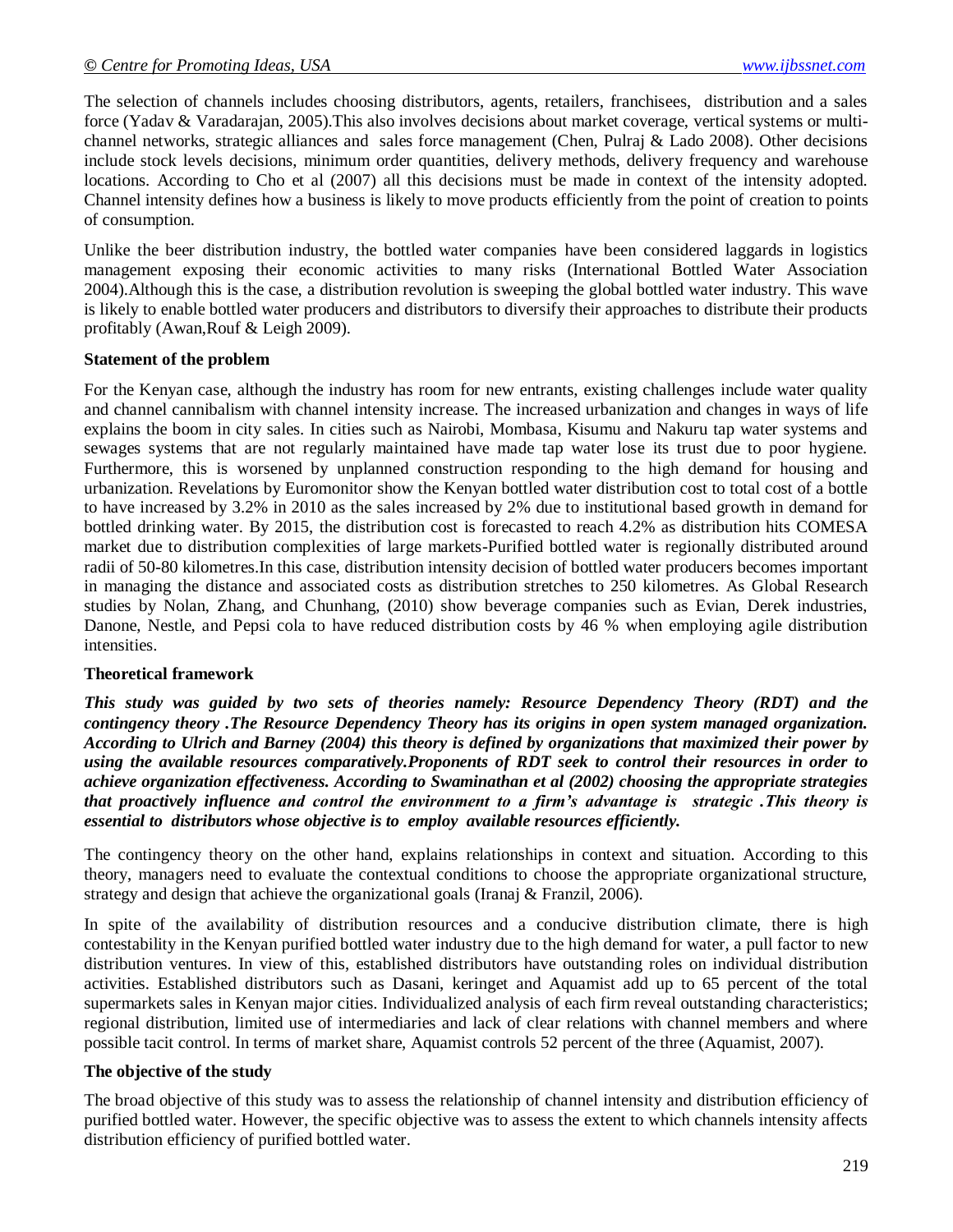### **Methodology and data collection**

The study adopted to use a case study. Mugenda and Mugenda (2005) explain that the case study method is appropriate for studies with specific issues seeking variation in ideas and opinions. We employed this research design to gain in depth knowledge of channel intensity issues affecting distribution efficiency of purified bottled water in two distribution centres. The population for this study consisted of 1010 employees. Table 2.1, 2.2 and 2.3 shows the distribution.

| <b>Table 2.1: Distribution of Truck drivers</b> |  |
|-------------------------------------------------|--|
|                                                 |  |

| Center                  | Target | percentage |
|-------------------------|--------|------------|
| <b>Westlands Center</b> | 14     | 46%        |
| Industrial Area         | 16     | 54%        |
| <b>Total</b>            | 30     | 100%       |

| Table 2.2: Loaders      |        |            |  |  |
|-------------------------|--------|------------|--|--|
| Center                  | Target | percentage |  |  |
| <b>Westlands Center</b> | 42     | 54%        |  |  |
| Industrial Area         | 48     | 46%        |  |  |
| <b>Total</b>            | 90     | 100%       |  |  |

| <b>Table 2.3: Warehouse and Sales</b> |        |            |  |  |  |
|---------------------------------------|--------|------------|--|--|--|
| Center                                | Target | percentage |  |  |  |
| <b>Westlands Center</b>               | 420    | 47%        |  |  |  |
| Industrial Area                       | 470    | 53%        |  |  |  |
| <b>Total</b>                          | 890    | 100%       |  |  |  |

The sample selected for this study was be derived using the slovin formulae as employed by Smith, et al (2006). This was given by:

 $n =$ 

 $1 + N (e)^2$  **Where n = Sample Size**   $N =$  the total population  $I = constant$  $E =$  limit of sampling error

Assuming a sampling error of 0.05, this was computed as:

| n | 1010  |                  |  |
|---|-------|------------------|--|
|   |       | $1+1010(0.05)^2$ |  |
| n |       | 1010             |  |
|   |       | 3.525            |  |
|   | 286.5 |                  |  |

From the above formula 287 employees were selected to participate in the study. Using the ratio of Sample: Population, Systematic sampling was employed whereby a list of the employees was derived and every third member selected to constitute the sample size. The main tools of data collection were questionnaires and interview schedules. The questionnaires had close ended questions covering different issues of channel intensity. We employed questionnaires since they give frequencies that are easy to analyze. We also employed Interview schedules with open ended questions to establish close relations and to enable us extract strategic information. We split the results and analyses into two sections. The results of different variables were analyzed to identify weights and modes based on likert scaled questions. The theoretical framework variables were analyzed to measure their significance and strengths on distribution efficiency. We employed further inferential statistics by the use of the chi -square and gamma co efficient tests. The chi -square is appropriate for likert scaled questions and is essential for cross tabulation of ordinal data (Gratton & Jones 2010).The gamma co efficient was appropriate as it is appropriate for measuring the direction and strength of relationship of ordinal variables. It is given by: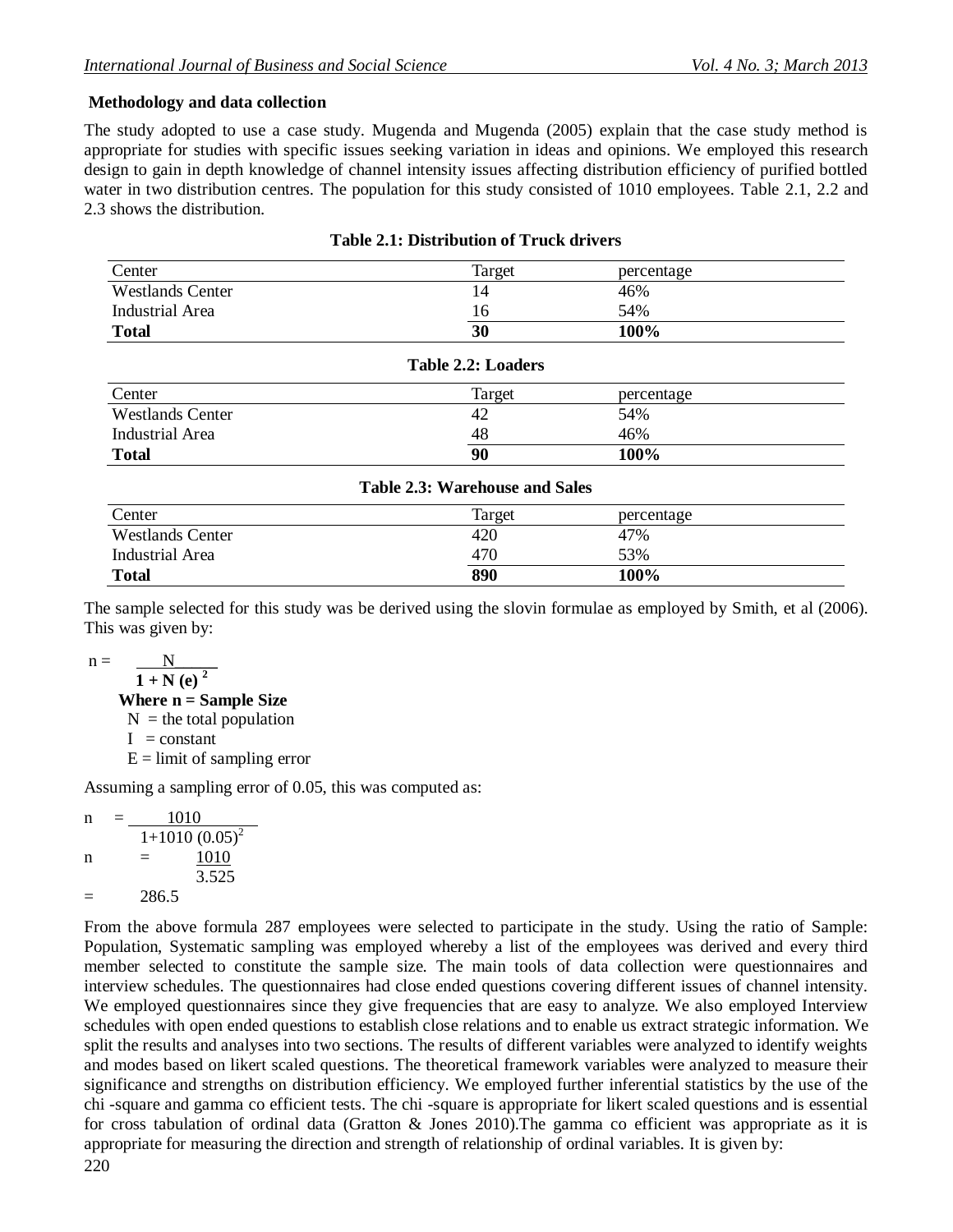$$
G = \frac{N_a - N_i}{N_a + N_i}
$$

Where Na (Concordant pairs) is the pair(s) in which one observation has a higher rank on both variables than the other observations in that pair. Ni-are ranks higher than other observations on one variable but not on the other (Discordant pairs)

Two hundred and eighty seven questionnaires (287) were sent to the sampled distribution personnel at Aquamist.One hundred and seventy six were filled and collected. This translated into 61% response rate. According to Odhiambo (2002) in Mugenda and Mugenda (ibid) a response rate above 30% is representative and reduces the risk of bias.

#### **Results and Discussion**

The study found out that distribution of purified bottled water was easily done in 250,500 and 1 litre bottles of which supermarkets sold most. In terms of distribution intensity the retailers had the largest frequency with a mode of 24 %( see figure 1).

The current study found out that 2-4 distributors had the highest mode of 41% . Second was one distributor in a channel (See figure 2). This shows that in the industry, short length and width channels were preferred. This was supported by the actual distribution coverage distance in terms of kilometres.As the coverage increased beyond 400 kilometers, direct and retailer controlled channels were stuck on (See Table 1). This finding corroborates with studies of Coelho et al's (2003) in which performance was negatively associated with the number of channels employed. However the present studies contradict previous results by Akinori and Tomokazu (2009) in the UK that recommends both direct and indirect channel in beverages distribution. Other previous studies contradicting the current study are Kabadayi (2008) carried out on US bottled water distributors. These studies recommended that independent channels were not the best for beverages.

Relating orders processing speed to intermediaries" numbers, most respondents reported an increase in order processing of sales. The highest mode, 36.36% associated this to a decrease in intermediary width. Moreover, in this industry channel members and agents handled bottled water of other competitors and hence responsive order processing was not addressed due to bulky and different inventories. This encouraged slacking in equitable brand promotion. The Chi-square sum of 17.848 at p **=** 0.01 and gamma value of 0.075 showed that channel intensity information could help interpreting distribution by 7.5%(see table 2).These findings corroborate with Oliver et al's (2012) findings that channel intensity is less significant in the distribution functions of purified bottled water since distributors clung to own distribution.

#### **Recommendations**

This industry is a vital industry whose activities must be synchronized with the Kenyan objective of keeping a growth rate of 10% till 2030. Strategic involvement should be encouraged through involving the most strategic channels moves. This industry is observed to be doing well. It is projected to keep on increasing as distributors enter COMESA markets.

The study recommends that although distributors preferred direct channels, market coverage was also important. This is because direct channels could act as a barrier. These channels avoided horizontal expansion and exerted pressure on distributor"s distribution assets and core business specialization. One solution to this problem is employing agile distribution intensities is involvement of established channel members to hedge against direct investment in untested markets. Distribution managers reports revealed that in this industry wholesaler are tacitly avoided. This is because bottled water does not need blending and repackaging. Moreover, supermarkets have unique operation style which provided customer feedback cutting off wholesalers. A case was Nakumatt supermarkets which discouraged product ownership. They hired out shelf spaces to product manufacturers allowing them to enjoy the goodwill established. This means that in major cities distributors maximized their welfare by employing supermarkets and hypermarkets. This corroborated studies by the Canadian bottled water association (2007) that recommended limiting the number of retailers, to reduce distribution channel costs when establishing strong working relationship.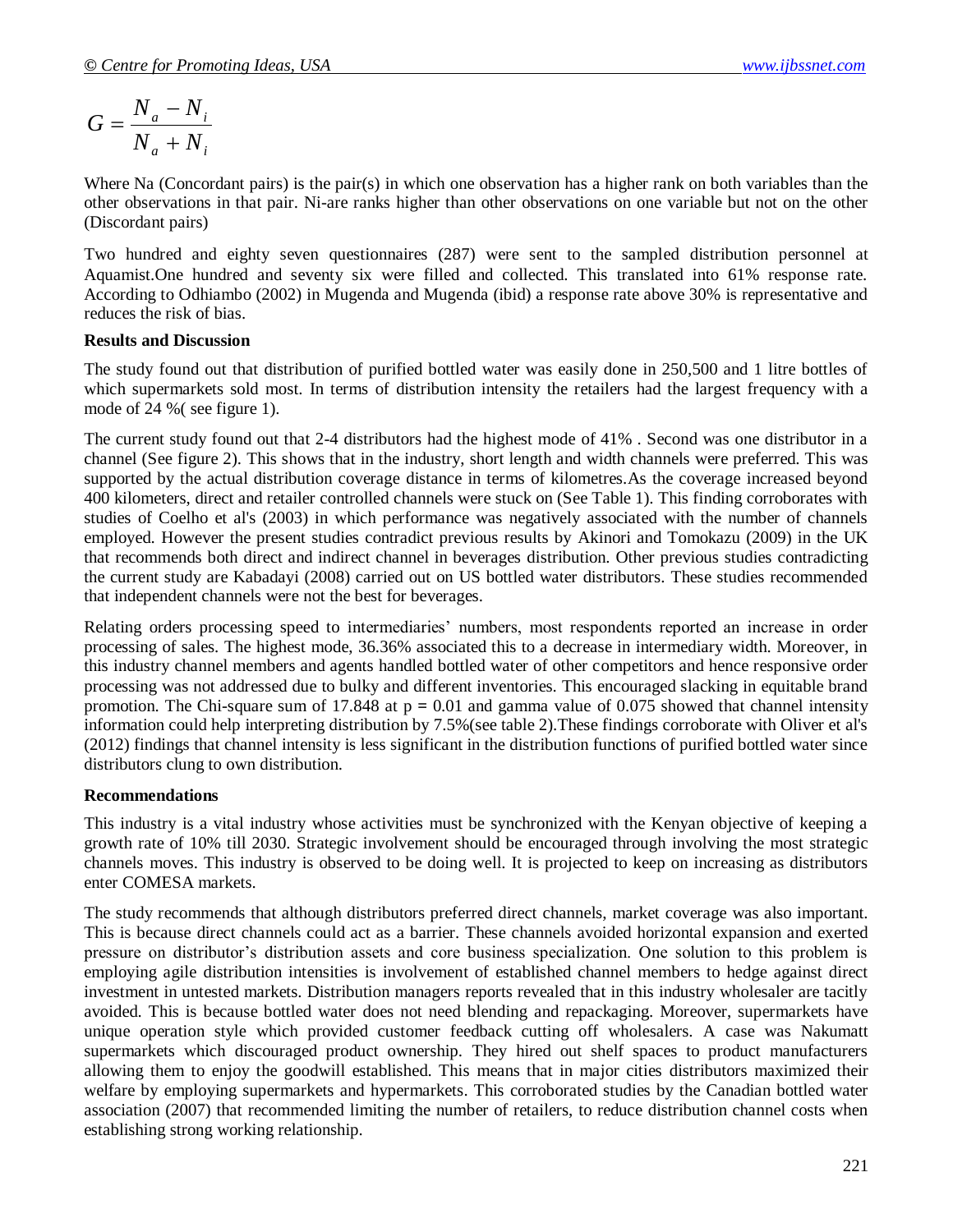Besides, if the Kenyan bottled water industry was to follow global leaders standards similar to the Canadian and Mexican beverage distributors, existing channels should be maintained while new differentiated and branded bottled water products are pushed through to enjoy economies of scale. Take the early bird move which Aquamist have taken by introducing different flavored water, herbal water and juices which are distributed using the same channels.

The current study further recommends more selective display, branding in terms of PH levels, flavoring, advertising localization and bottle shaping. The other pertinent product that the companies needed to introduce alongside their water is fresh milk whose penetration has not reached most places where other beverages sell like in public houses.

## *Conclusion and Managerial implications*

The key to effective distribution is the ability to forge long-term, strategic relationships with supply chain partners for the purpose of maximizing value to the ultimate customer. This study and reported results identified channel intensity as a relative important predictor of performance in purified bottled water distribution. Existing practices emphasizes tacit channel member control rather than open collaboration and diversification. The conclusion and research findings have potential implications for both beverage manufacturer and distributing businesses. The implication is that distributing companies with less resource base and power might suffer during high competition and demand as short-term relationships with mass, wide channel lengths and widths were not possible due to rigidity in channel expansion. Moreover overdependence on own asset and market penetration will increase risks and constrain territorial coverage in the wake of the rapid opening up of markets in Eastern Africa.

While the objective to investigate the relationships of channel intensity to distribution efficiency was accomplished, there are limitations to the study that should be noted. Utmost, case study information was used to assess linkages scales and to test the significance of the relationship. The study need to perform similar studies with more case studies for subsequent applications. Longitudinal studies also need to be done in the industry over a long period of time to capture the long-time strategies that will arise in the young Kenyan industry and elsewhere.

## **Appendices**



## **Figure 1.Analysis of channel member intensity used in purified bottled water distribution**

**Figure 2:.Analysis of the number of distributor used at each level of distribution channels**

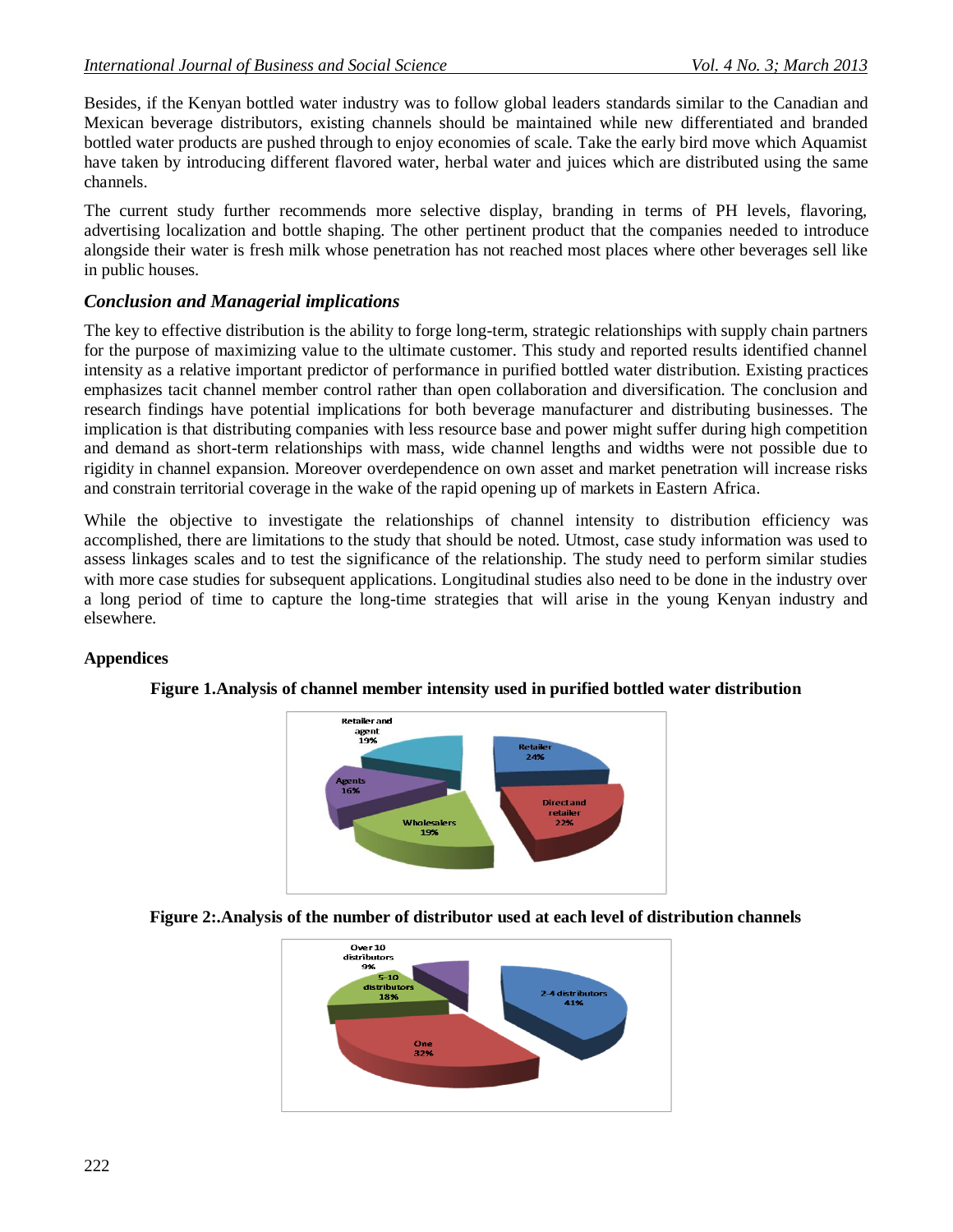## **Table 1**.**Analysis of the relationship between channel intensity and distribution coverage based on distance in kilometers (o's)**

| <b>Distribution coverage</b> | 10 | $10-20$ | 20-40 |    | over 40 Total |
|------------------------------|----|---------|-------|----|---------------|
| Direct + retailer            |    | $\cap$  | 38    |    | 14ء           |
| Direct +other                |    |         |       |    | 62            |
| <b>TOTAL</b>                 | 46 |         | 60    | 36 | '76           |

#### **Table 2:.Analysis of channel intensity as a predictor of distribution efficiency in purified bottled water**

|                     | channel intensity     |           |           |           |        |
|---------------------|-----------------------|-----------|-----------|-----------|--------|
|                     |                       | Decreased | Stagnated | Increased | Total  |
|                     | Decreased             | 37        | 13        | 9         | 59     |
|                     | Row %                 | 62.71%    | 22.03%    | 15.25%    | 33.52% |
| <b>Distribution</b> | <b>Expected value</b> | 29.5      | 17.43     | 12.07     |        |
| <b>Efficiency</b>   | Cell chi-square       | 1.91      | 1.13      | 0.78      |        |
|                     | Stagnated             | 18        | 17        | 21        | 56     |
|                     | Row %                 | 32.14%    | 30.36%    | 37.50%    | 31.82% |
|                     | Expected value        | 28        | 16.55     | 11.45     |        |
|                     | Cell chi-square       | 3.57      | 0.01      | 7.97      |        |
|                     | Increased             | 31        | 22        | 8         | 61     |
|                     | Row %                 | 54.10%    | 36.07%    | 9.84%     | 34.66% |
|                     | Expected value        | 33.96     | 14.55     | 12.47     |        |
|                     | Cell chi-square       | 0.008     | 0.87      | 1.60      |        |
|                     | <b>Column Total</b>   | 88        | 52        | 36        | 176    |
|                     | Column %              | 50.00%    | 29.55%    | 20.45%    | 100    |

## **Table 3: Cross tabulation of channel intensity and distribution efficiency**

|                     |           | <b>Channel intensity</b> |           |           |
|---------------------|-----------|--------------------------|-----------|-----------|
| <b>Distribution</b> |           | Decreased                | Stagnated | Increased |
| <b>Efficiency</b>   | Decreased | 37                       | 13        | 9         |
|                     | Stagnated | 18                       | 17        | 21        |
|                     | Increased | 33                       | 22        | 6         |